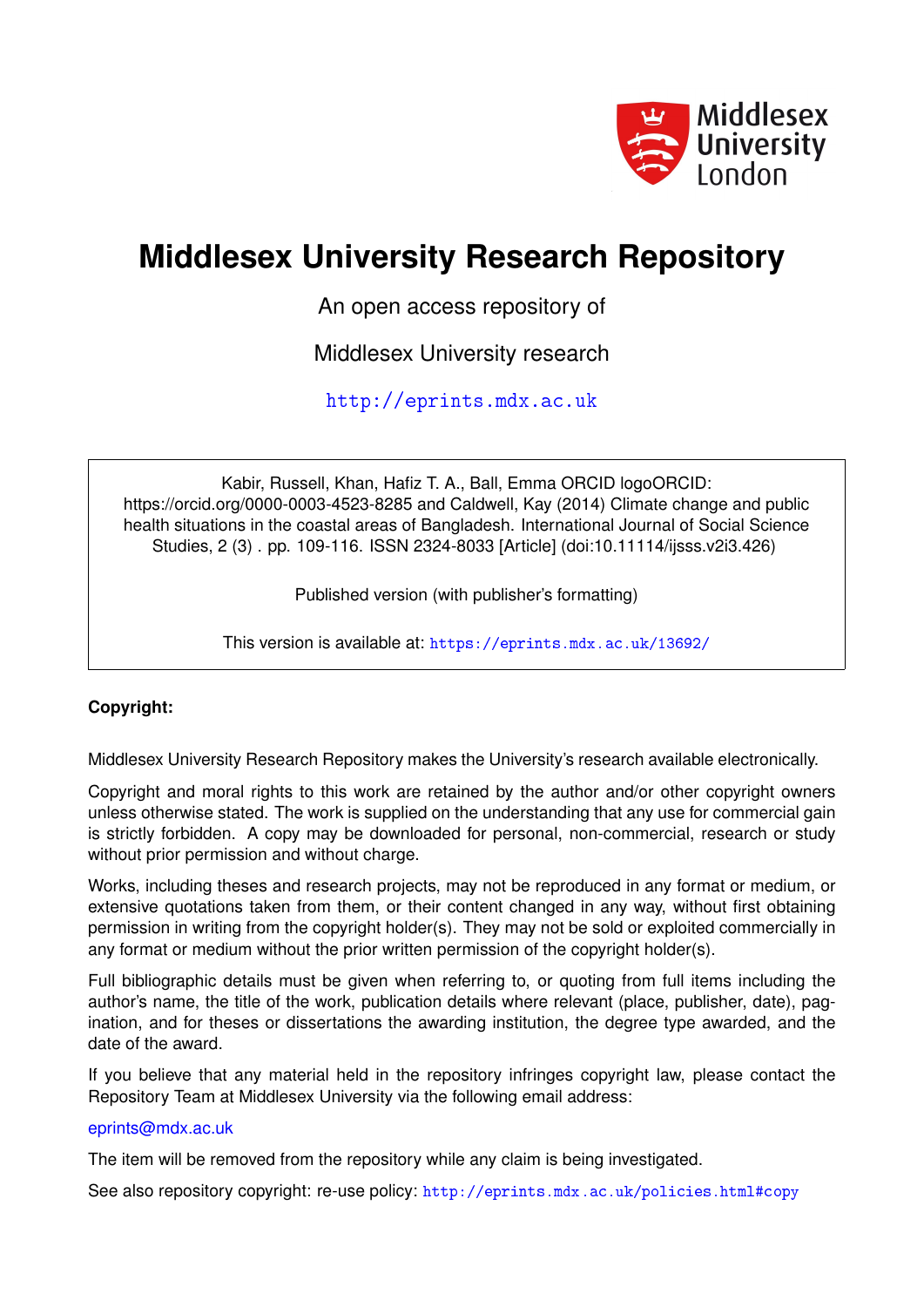

# Climate Change and Public Health Situations in the Coastal Areas of Bangladesh

Russell Kabir<sup>1</sup>, Hafiz T.A. Khan<sup>1</sup>, Emma Ball<sup>2</sup>, Kay Caldwell<sup>3</sup>

<sup>1</sup>Department of Economics and International Development, Middlesex University, London, UK

 $2$ Department of Product Design and Mathematics, Middlesex University, London, UK

<sup>3</sup> Department of Health and Education, Middlesex University, London, UK

Correspondence: Russell Kabir, Department of Economics and International Development, Middlesex University, London NW4 4BT, UK.

| Received: May 31, 2014     | Accepted: June 12, 2014                        | Available online: July 4, 2014 |
|----------------------------|------------------------------------------------|--------------------------------|
| doi:10.11114/j5ss.v2i3.426 | URL: http://dx.doi.org/10.11114/ijsss.v2i3.426 |                                |

#### **Abstract**

This study aims to investigate the population health of climate change affected people in the coastal areas of Bangladesh. The relationship between climate change and health lacks clarity in the existing literature. This study uses data collected from the area affected by cyclone *Sidr* in 2009. Results show that climate change triggered natural disasters such as *Sidr* can is affect the physical and mental health of this population. The prevalence of diarrhoea, skin diseases, dengue fever, hepatitis (jaundice) and other infectious diseases has increased after the natural disaster. The risk of injury and death also increased during the time of natural disaster. Children and older adults are the most vulnerable groups facing serious health problems including mental health. The majority of the health professionals, service providers and local community of coastal areas are more aware of the health impacts of climate change, yet their knowledge is limited regarding health protection measures.

**Keywords:** Climate Change, Bangladesh, Cyclone, Health Impact, Infectious diseases, vulnerable population

#### **I. Introduction**

Human health depends on the natural environment and its ecosystem and our environment is changing rapidly at global, national and local level. The quality and the quantity of our natural environment have been deteriorating and the main reasons for these changes are anthropogenic. According to IPCC (2007) anthropogenically the driven climate change will increase the rate of environmental change, worsening the situation. On World Health Day 2008 the theme highlighted "protecting health from climate change" and which stated that changing patterns of climate are likely to affect the human health including vector borne diseases, safe drinking water, secure shelter, food supply and social relations (WHO, 2008). According to McMicheal et al. (2009:2123) "*climate change arises in the context of a world that is now experiencing systemic disruptions to environment- and hence risk to health, wellbeing and social functioning. To address climate change, public health should therefore consider risks at whole population level*."

The health of populations depends on the constant steadiness and execution of the planet`s ecological and physical systems, commonly denoted as life-support systems (McMichaeal, 2003). The United Nations Environment Programme (UNEP) suggests "poor environmental quality is directly responsible for some 25 per cent of all preventable ill health worldwide" (UNEP, 2002:306). The World Health Organization (WHO) reports that every year "about 1.2 million people die from causes attributable to urban air pollution, 2.2 million from diarrhoea largely resulting from lack of access to clean water supply and sanitation, and from poor hygiene, 3.5 million from malnutrition, and approximately 60,000 in natural disasters" (WHO, 2009:2). Research also showed evidence of climate change effects on vector-borne and other infectious diseases (Haines et al., 2006). It is now evident that vector borne diseases are responding to recent climate change in Europe (Purse et al., 2005). Due to latitudinal shifts there is growth of tick-borne encephalitis in northern Europe (Lindgren et al., 2000; Skarphedinsson et al., 2005). In 2003, a heat wave in Europe was an extreme event and the summer of the same year was probably the hottest in Europe since 1500 (Luterbacher et al., 2004). According to the climatologists human induced global climate change was responsible for such a heat wave in 2003 (Stott et al., 2003). Increases in the intensity of tropical cyclones are also due to climate change (Emanuel, 2005; Webster et al., 2005). Recently Japan was hit by earthquake and tsunami across the enfolds of its eastern coast and The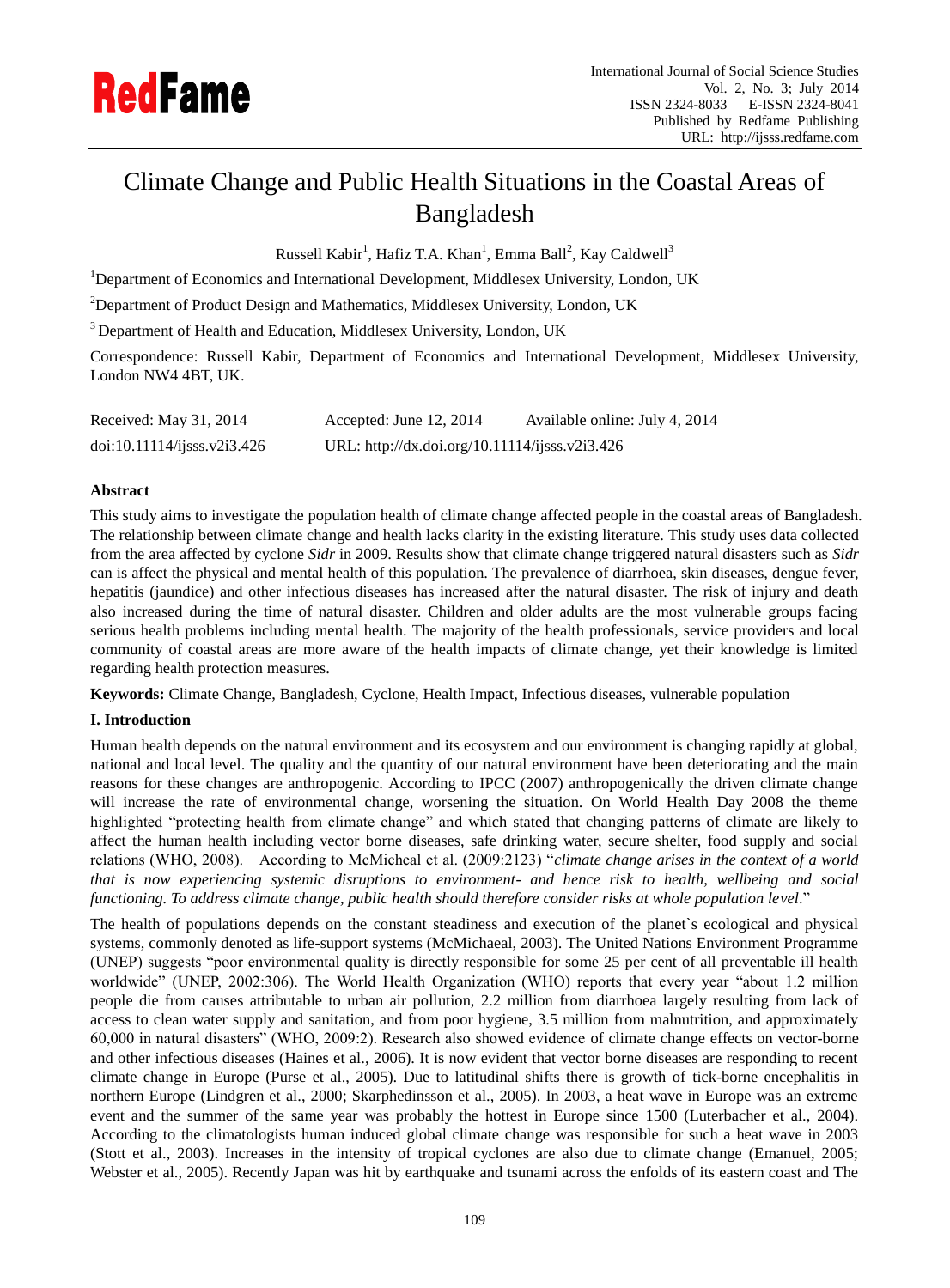Fukushima Daiichi nuclear power plant was severely damaged by this earthquake and tsunami and was the world's worst nuclear accident in 25 years (The Telegraph, 2011). According to The Daily Mail Reporters (2010) climate change could spark more volcanoes, earthquakes and tsunamis (Mail Online, 2010). Globally places such as, Japan is more vulnerable to natural disasters and climate calamities like Haiti. In the year 2011, about 28,000 people died in the Japan earthquake (CRED EM DAT, 2011).

In the USA, Hurricane Katrina caused major damage to the coastlines of Louisianna, Mississippi and Alabama in 2005 (Haines et al., 2006) and most recently on  $30<sup>th</sup>$  November 2012 hurricane Sandy hit along across the US East Coast causing huge damage to the country's economy including a great loss of lives of 50 peoples (The Telegraph, 2012). According to scientists of the American Geological Society, climate change is likely to have made hurricane Sandy much more worse than it would have been by the Huffington Post (2012).

#### **2. Context and the Settings**

Health and wellbeing are the basic rights for all mankind depend largely on a healthy biosphere with a stable ecosystem. These pillars of human health are at greater risk due to climate change (Doha Declaration, 2012). The extent and severity of climate change varies, however, it is extreme in some countries because of their geographical position such as Bangladesh (Rahman et al., 2011). Due to its geographical setting it is very easy to destroy and damage the ecological balance of Bangladesh (Salequzzaman & Stocker, 2001). Bangladesh is a small country in South Asia with a population of almost 162 million (WHO, 2011). Mountains and hills covering three-fourths of the country and the funnel shaped Bay of Bengal in the south have made the country more vulnerable to natural disaster. Bangladesh has been plagued by innumerable natural disasters over the years. Tropical cyclones, tidal surges, tornados, floods, droughts and river erosion are the main natural disasters that the country has faced. The Bay of Bengal is one of the regions in the world that is disposed to cyclone and the cyclonic disturbances; these are five to six times higher in the Bay of Bengal compared to the Arabian Sea. This is due to the fact that Sea Surface Temperature (SST) over the Arabian Sea is cooler than that of the Bay of Bengal (Alam, 2012). According to UNDP (2010) statistics, about four percent of the world's cyclones hit Bangladesh. Coastal areas, especially heavily populated mega delta regions in South, East and South-East Asia, will be at greatest risk due to increased flooding from the sea (IPCC, 2007). The Global Climate Risk Index 2013 by German Watch (2012) listed Bangladesh in 4th position in the climate risk index and the most vulnerable nation going to be affected by the changing climate after Honduras, Myanmar and Nicaragua respectively. Bangladesh was hit by the world's most devastating cyclone to date in 1970, which caused 500000 deaths (WHO & WMO, 2012). Higher population density increases vulnerability to climate change especially water related disaster in Bangladesh (Agrawala et al., 2003). Over a period of 100 years, 508 cyclones have affected the Bay of Bengal region, of which 17 percent made landfall in Bangladesh. A severe cyclone occurs almost once every three years. Although the frequency of cyclones is not unusual compared to other cyclone hotspot countries, the impact it causes stands out: 53 percent of the cyclones that claimed more than 5,000 lives took place in Bangladesh (GOB, 2008).

| Date and    | Year | Maximum wind  | Storm surge    | Death toll |
|-------------|------|---------------|----------------|------------|
|             |      | speed (km/hr) | Height (meter) |            |
| May 11      | 1965 | 161           | $3.7 - 7.6$    | 19,279     |
| 15 December | 1965 | 217           | $2.4 - 3.6$    | 873        |
| 01 October  | 1966 | 139           | $6.0 - 6.7$    | 850        |
| 12 November | 1970 | 224           | $6.0 - 10.0$   | 300,000    |
| 25 May      | 1985 | 154           | $3.0 - 4.6$    | 11,069     |
| 29 April    | 1991 | 225           | $6.0 - 7.6$    | 138,882    |
| 19May       | 1997 | 232           | $3.1 - 4.6$    | 155        |
| 15 November | 2007 | 223           | $6.1 - 9.1$    | 3,363      |
| $25$ May    | 2009 | 170           | $5.2 - 10.0$   | 400        |

Table 1. The major cyclones over Bangladesh at a glance

(Source: Bangladesh Meteorological Department, 2009)

Using metrological data (temperature and rainfall) from 1983-2009 in rural Bangladesh, the recent study shows that weather has been found to be strongly associated with mortality with differential impacts in age and gender (Lindeboom et al., 2012). History shows that there are two peak in the annual distribution of tropical cyclones in the Bay of Bengal one is pre-monsoon in April-May and the other one is post monsoon in October-November and during 1891-1990, Bangladesh was hit by 700 cyclones, of which 62 occurred in pre-monsoon and 192 in post-monsoon season (Shamsuddoha and Chowdhury, 2007).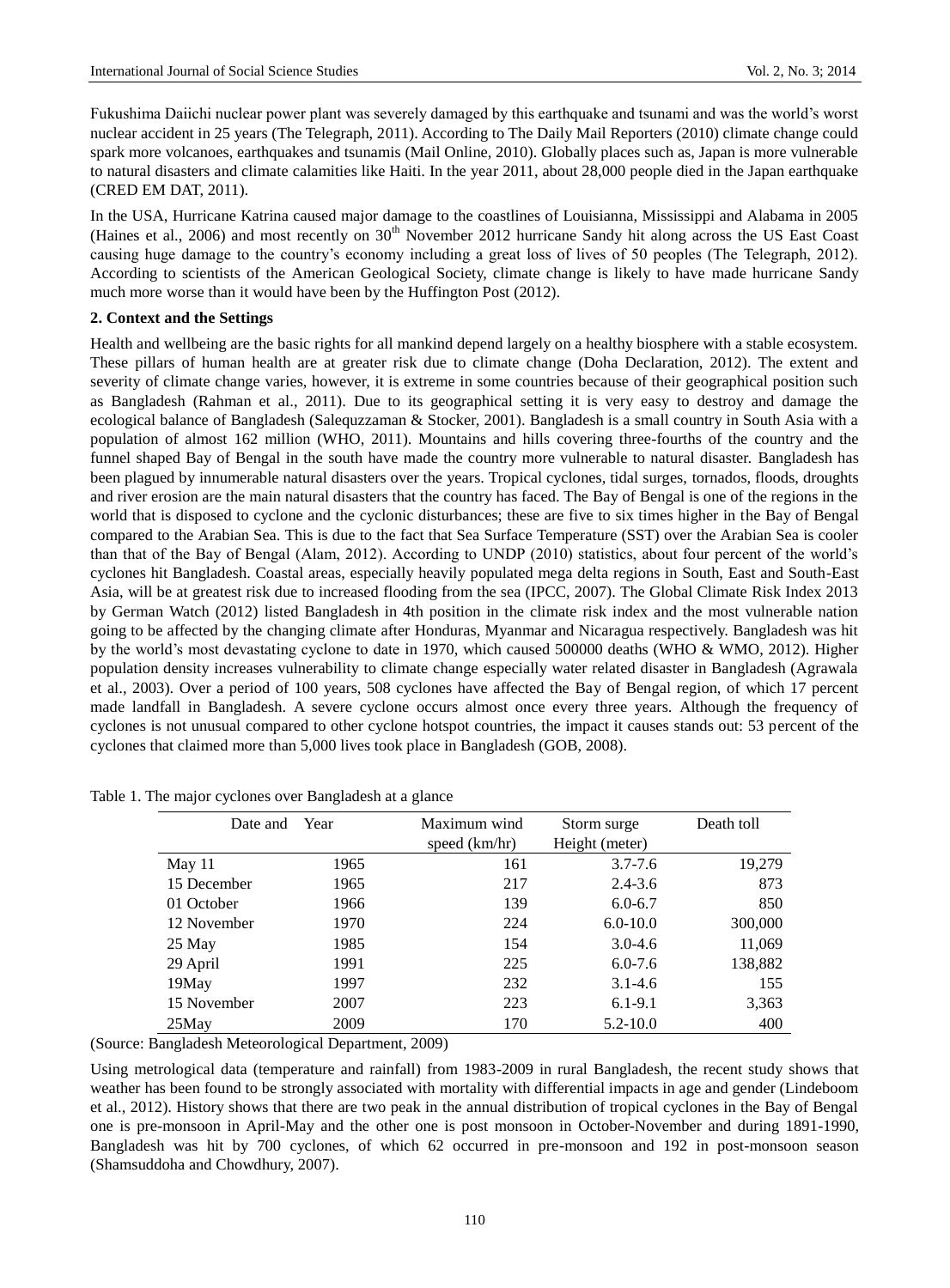

Source: (Shamsuddoha and Chowdhury, 2007:18)

#### Figure 1. Season wise Cyclone Distribution

In recent times, Bangladesh was hit by two consecutive cyclones *Sidr* in 2007 and *Aila* in 2009. Paul (2009) found that cyclone *Sidr* hit Bangladesh on 15<sup>th</sup> November 2007 and caused 3,406 deaths and over 55,000 sustained physical injuries. Heavy rains accompanying cyclones and tidal waves due to wind effects have caused extensive physical destruction, casualties, damage to crops, livestock and flooding in a total of 30 districts across the south western coastal district of Bangladesh (Ministry of Flood & disaster Management, 2008). Cyclone Sidr affected nine districts of Bangladesh; the most devastated districts were Bagerghat, Barguna, Patuakhali and Pirojpur (Davidson, 2008). After *Sidr*, the Government of Bangladesh (2008) carried out a rapid initial assessment and found there were massive outbreaks of waterborne disease, respiratory tract infection (RTI) and other related infections with people in the nine surveyed areas being at risk of communicable diseases including diarrhoea, dysentery, acute respiratory infection and pneumonia. Children age five years or younger were the most vulnerable (Ministry of Flood & disaster Management, 2009).

Cyclone *Aila* hit the southern coastline of Bangladesh hard in May 2009. This resulted in an outbreak of diarrhoeal disease in the cyclone *Aila*-hit coastal areas of Khulna as an acute scarcity of drinking water and food worsened the sufferings of thousands. Although there were no official data available on the Diarrhoeal deaths, approximate figures of 15 deaths have been reported by the locals in Koyra, Paikgacha and Dacope (Roy et al., 2009). Cyclones today have become a major portrait of climate change. According to the IPCC tropical cyclones and extreme weather events are due to greenhouse gas mitigation efforts. Emanuel (2005) stated that the intensity of cyclones has increased in the last 30 years. Yet the relationship between cyclones and climate change is argumentative, may be because it's a rare event and problematic to discover changes in causal frequencies and severity (Landsea et al., 2006). Like other disasters, direct health impacts of cyclones include deaths and injuries. Some of the important indirect health impacts include significant outbreaks of communicable, water-related and other diseases, such as diarrhoea, hepatitis, malaria, fever, pneumonia, eye infections, and skin diseases.

The key aim of this research is to assess the public health situation of people due to cyclone *Sidr* in the coastal areas of Bangladesh. To fulfill the broad aim, the study has the following specific objectives: i) to examine the potential influences of climate change on infectious diseases, including vector- and rodent-borne diseases and water- and food-borne diseases in Bangladesh; ii) to investigate how climate change affects the health status of the household members; iii) to identify the impacts of climate change on various vulnerable groups such as children and older adults; and finally, iv) to investigate the socio-economic condition of the affected population.

#### **3. Methodology**

This is a pilot research and mainly focused on small group population .This study was conducted in the South West part of Bangladesh. Cyclone Sidr hit Bangladesh's offshore islands at approximately 6:30 pm on the evening of 15<sup>th</sup> November 2007. Bangladesh is divided into six administrative divisions; three of these divisions Barisal, Khulna and the capital city Dhaka were severely affected by cyclone *Sidr*.

These divisions are subdivided into altogether 64 districts. Of the twelve worst affected districts, six districts are in Barisal, three in Khulna and three in Dhaka (GoB, 2008). Barguna was the worst hit district by cyclone *Sidr*. Barguna district was also affected by severe cyclones in 1935, 1965, and 1970 (Tamima, 2009). During Sidr, most of its flood ridges were washed away and the people are faced with the daily difficulty of tidal seawater engulfing their land (Reliefweb, 2009). Baliatali village of Amtali upazila of Barguna was selected for data collection. At least 128 people were killed in Barguna district during 2007 cyclone and 77 of them were from Amtali upazila (NIRAPAD, 2007).

Qualitative methods were used to collect the data. Qualitative research normally takes place in a natural setting (Denzin, 1971), which helps to capture a more credible feel of the situation that cannot be explained through using numerical data and statistical analysis. The data collection process started with the help of local Union council members. Data were collected in the middle of July 2010. Focus group Discussion (FGD) was conducted in the *Sidr* affected area in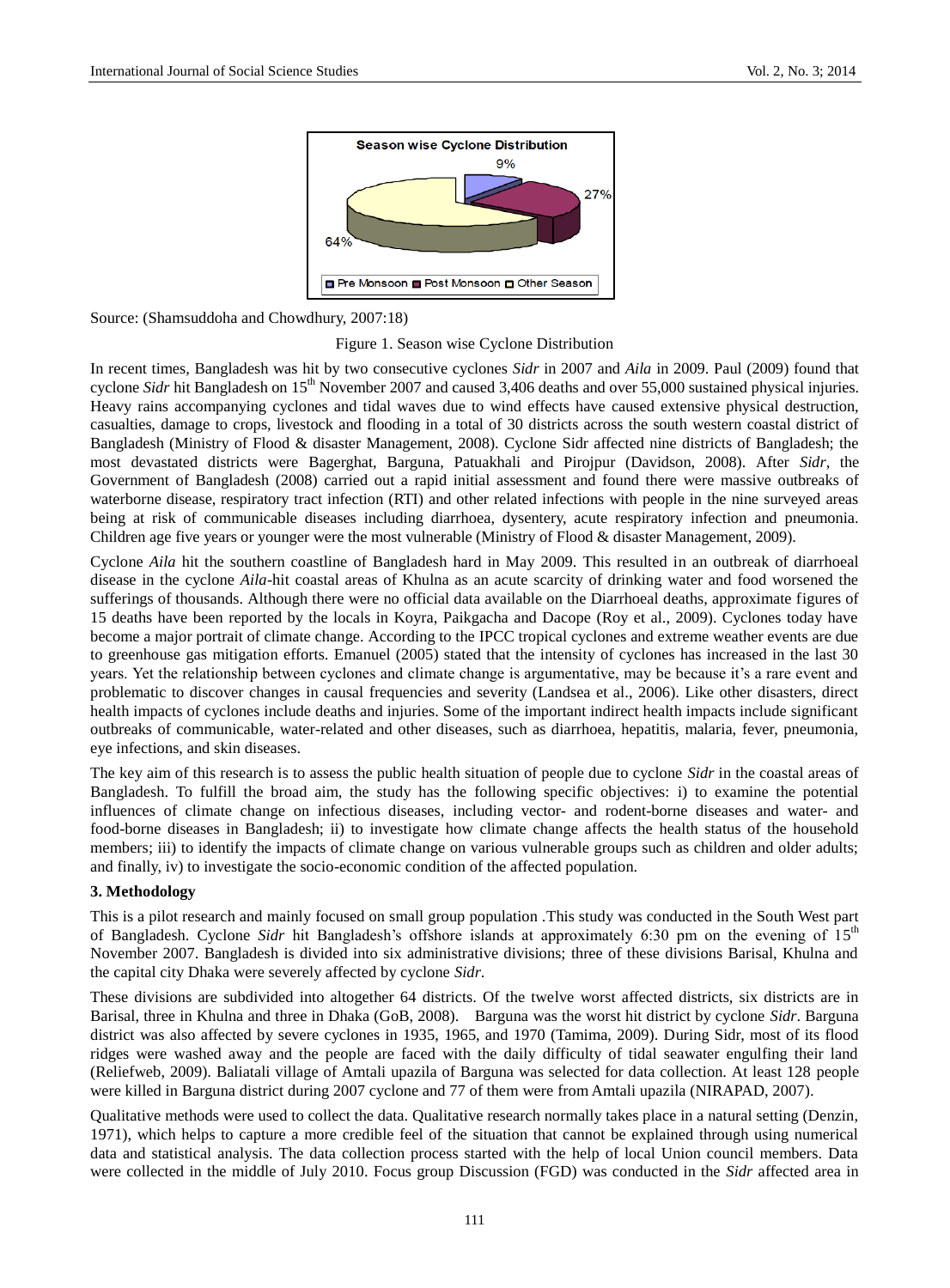Amtali upazila of Barguna District. For data collection, different government and non-government institutions were informed beforehand, care was taken to find a convenient time and place for the meeting and research purpose was made clear to the participants and full consent was taken prior to the discussion. The researcher moderated the sessions and two other associates were involved in note taking and recording the conversation. The qualitative data were collected by using focus group discussion (FGD) from the following two groups of respondents.

Group 1: Consists of only service providers from Upazila and Union level (a union has on average 20,000 people). The target participants were Upazila organizer of NGOs, Executive Director of Emergency Response, Technical Officer of Dhaka Ahsania Mission, Cluster Team Leader of Notun Jibon Programme (Social Development Foundation), and Registered Medical Officer of Upazila Health complex, Upazila Agricultural Officer, Upazila Administrator, Health Assistant of Union, and Junior Assistant Director of Bangladesh Red Crescent Society- Cyclone Preparedness Programme.

Group 2: This consists of former and current UP (Union Porishod) members, farmers, businessmen, social workers, fishermen, BRAC (Bangladesh Rural Advancement Committee) health workers and housewives.

Several government and non-government organizations are working in the cyclone affected area. For each FGD a maximum of 10 persons, one from each organization working in the affected area was selected. As the participants were non-English speakers, the interview guide was translated into Bengali. Written consent was taken from the participants before recording the interviews and played back to them. During the interviews the researcher used the Bengali language, which was again translated into English by the researcher for the purpose of analysis. Respondents were found to have tremendous memories of the *Sidr* experience. The following steps insured the validity and reliability of the data collection instrument. Firstly a thorough literature review has been carried out related to climate change, health and natural disasters. Secondly the experts in the field of climate change and public health verified the interview guide for the Focus Group Discussion. To attain accuracy and reliability of the data, care and caution were taken during data collection. The participants were found to be co-operative and simple language was used for smooth flow of the discussion. The present research being a pilot one has of course some limitations, for example, in selecting small number of respondents and selection of qualitative method. However, future research may focus on a larger sample which will help avoiding selection bias in the results.

#### **4. Main Results**

The collected data were analyzed through the thematic analysis. Four themes were developed as follows: The first theme proposes climate change and its impact on health. The second theme influences of infectious diseases due to climate change, the third theme discussed the impact of climate change on the vulnerable people of the community and the fourth theme highlighting about the socio-economic situation of affected population.

#### *4.1 Climate Change and Its Impact on Health*

The FGD started with the question on the impact of climate change on the health of the community. Specifically, the main aim was to get information from the participants about the cyclone had impact on health (such as the general health situation, mental health and wound) during *Sidr* and after *Sidr*. To understand the magnitude of the problem, information on the health condition of the community people before *Sidr* was also gathered for comparison. Several participants gave their opinions on the issue and these include: During *Sidr* the people of Amtali, Barguna suffered from various diseases such as diarrhoea, dysentery, virus fever, cough, cold, skin disease, eye problem, pain, paralysis, Jaundice, lack of nutrition, waterborne diseases, typhoid, anaemia, high blood pressure, severe headache were the most common. When questions on the current general health situation of the community were raised vast majority of the participants mentioned that the health situation of the community people were reasonably better now compared to immediately after *Sidr*. The health situation has improved because of different program interventions by different agencies but it has taken long time to reach this situation. According to, the participants the health situation has become normal as before *Sidr*.

When, questioned about the mental health situation of the community and the majority of the participants reported that after *Sidr* the mental health situation was back to normal but their livelihood had not been improved. Their mental health situation is now better than it was during *Sidr*. According to one participant from the community, *"A 50 year old*  lady and 3 females of 30-40 years age had become mentally instable after the incident of cyclone. They have lost all *their family members, households, personal belongings."*

The majority of people mentioned that injuries were common during *Sidr*. In Amtali, many people were struck by tin (which is used to build houses in rural area), trees and as a result many broke their legs, hands, cut different parts of the body, and injured their head. Some people even died after being hit on the head by tin or falling tree. The number of wounded persons was high during Sidr. During, *Sidr* high volume of water washed away people and boats and other hard objects wounded them. Currently many of the wounded persons are suffering from different kinds of side effects. Some of them became disabled due to the injury at the time of the cyclone.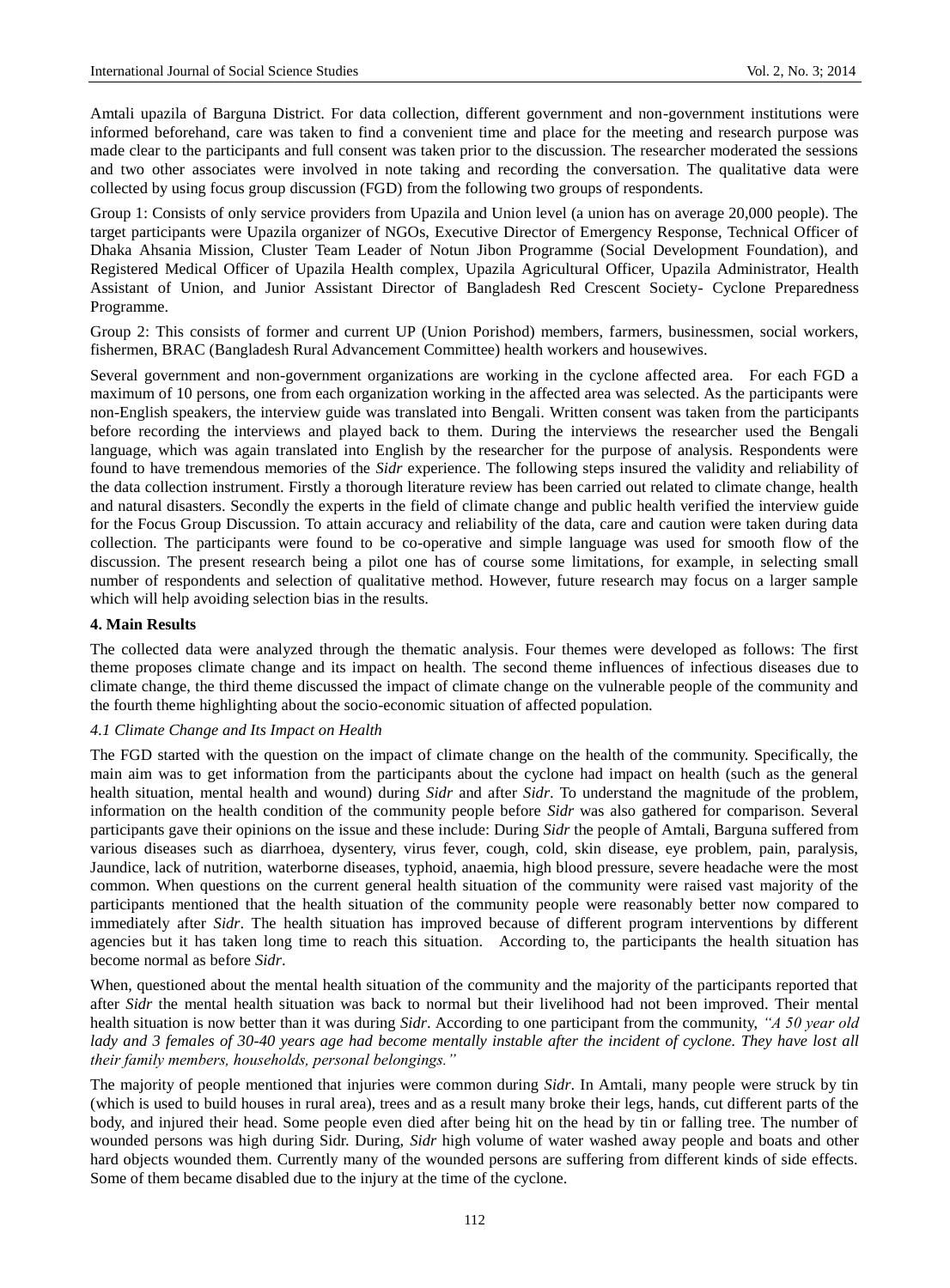Illnesses like diarrhoea, food poisoning, skin diseases, respiratory problem, pneumonia, and dengue fever are now seen were rare before the occurrence of *Sidr* but are now more prevalent. The diseases are being observed after the occurrence of cyclone *Sidr* that has caused by the climate change in the area. Women members of the family had to face so much hardship during this time. Adolescent girls are having menstrual period as early as 11 years old than before informed by the registered medical officer of the upazila health complex. These diseases were less in the past than it is seen now.

#### *4.2 Climate Change and Infectious Disease*

The participants in the FGD mentioned that the infectious diseases increased after the occurrence of *Sidr*. The most commonly seen infectious diseases in the area are diarrhoea, typhoid, skin disease, and chicken pox. After *Sidr* lack of clean water and unclean environment caused skin diseases, water borne disaeses and chicken pox. However, chicken pox is also a seasonal disease. During winter cough cold, pneumonia cases were common and during the rainy seasons skin diseases, cold and cough are also common. The participants in the FGD also mentioned that about 20-30 % people suffered from these diseases. They also mentioned that about 15% people suffered from diarrhoea and chicken pox just immediately after *Sidr*. Among the affected people about 3% were children aged less than five years old who were dying of diarrhoea. All the participants agreed that number of affected people was higher after the occurrence of Sidr than it was pre *Sidr*. At, present the situation has improved because of different interventions taken by both Government Organizations (GO) and Non-government Organization (NGOs). Diarrhoeal diseases are now under control.

According to the participants the main sources of these infectious diseases are polluted and high salinity of water, unhealthy sanitation, unclean environment, unclean food, excessive hot weather and vector borne insects. Due to climate change natural calamity is now common in these areas, which changes natural the environment and more viral diseases are emerging that were not common 20 years ago in the area. For the prevention of the diseases both GO and NGOs are working in the affected area. They introduced new deep tube wells for safe drinking water, constructed hygienic toilets, distributed of water purifying tablets, bleaching powder, cleaned pond water were undertaken by different agencies. They also distributed general medicines to the people of the community. The above-mentioned services to the community the health situation is returning to where it was before the cyclone hit the area.

Generally people go to hospital for treatment of Pneumonia, diarrhoea, viral fever, jaundice, chicken pox, sexual disease, dysentery, skin disease, peptic ulcer, eye problem, malnutrition, typhoid, stomach upset and physical wound. These ailments were also common before the occurrence of Sidr but the prevalence was lower than it is now after Sidr.

#### *4.3 Climate Change and Vulnerable Population*

One of the participants from the officials said: *"Children aged less than five years old and people aged 60 years and above are most at risk due to climate change"*. They are now surviving somehow against the adverse environment after the occurrence of *Sidr*. In some areas, the health situation has deteriorated due to *Sidr*. Many children and aged people have become disabled due to injury during the cyclone. They are now in a helpless situation. During the tidal surge, many children died and aged people are in worse condition than they were before the occurrence of *Sidr*. Many are surviving against adverse situation but their health situation is getting worse day by day especially the older ones. One of the participants from the service providers said: *'Because of the occurrence of Sidr, many elderly people are now suffering from eyesight problem, back pain, virus fever, and physical weakness. Cough & cold, dysentery, skin disease, jaundice, common fever and typhoid are a regular feature in the Sidr affected areas*'

As a result many people have cuts in hand and leg, broken hand and leg, cut in the head, injury to different parts of the body, wound in the waist etc. Many died as a result of injuries sustained by being hit by falling trees and houses collapsing. According to opinions of the participants, child death after the natural disaster has increased. These children died mainly from diarrhoea, Pneumonia, and injury related causes. The main reasons of elderly death were due to diabetes, hypertension and blood pressure. Vaccination coverage in the affected area was reasonably good because according to the participant's immunization coverage was above 90% in their community. According to them, few percentages of children were not immunized because their parents were not motivated about the importance of child immunization.

#### *4.4 Climate Change and Socio-economic Situation*

The participants stated that all agricultural products were damaged due to natural disaster. The riverbank erosion destroyed the farming lands, salinity in the water has increased and production of agriculture has declined tremendously. Houses are broken; poultry production totally wrecked, fishes in the ponds are dying, educational institutions shattered, due to the salinity of the water grasses are not growing and livestock were not getting enough food. There was a severe shortage of food; many were suffering from malnutrition especially the children and women. However, none died due to lack of food. Relief was available in abundance. Food scarcity in the area is still a major concern for the local community people. Following the occurrence of *Sidr*, there was lack of employment in the affected area. In some areas there were opportunity for work but working people were not available as they were busy rebuilding their own houses.

The affected people also went through financial hardship. They lost their all valuables including the houses during the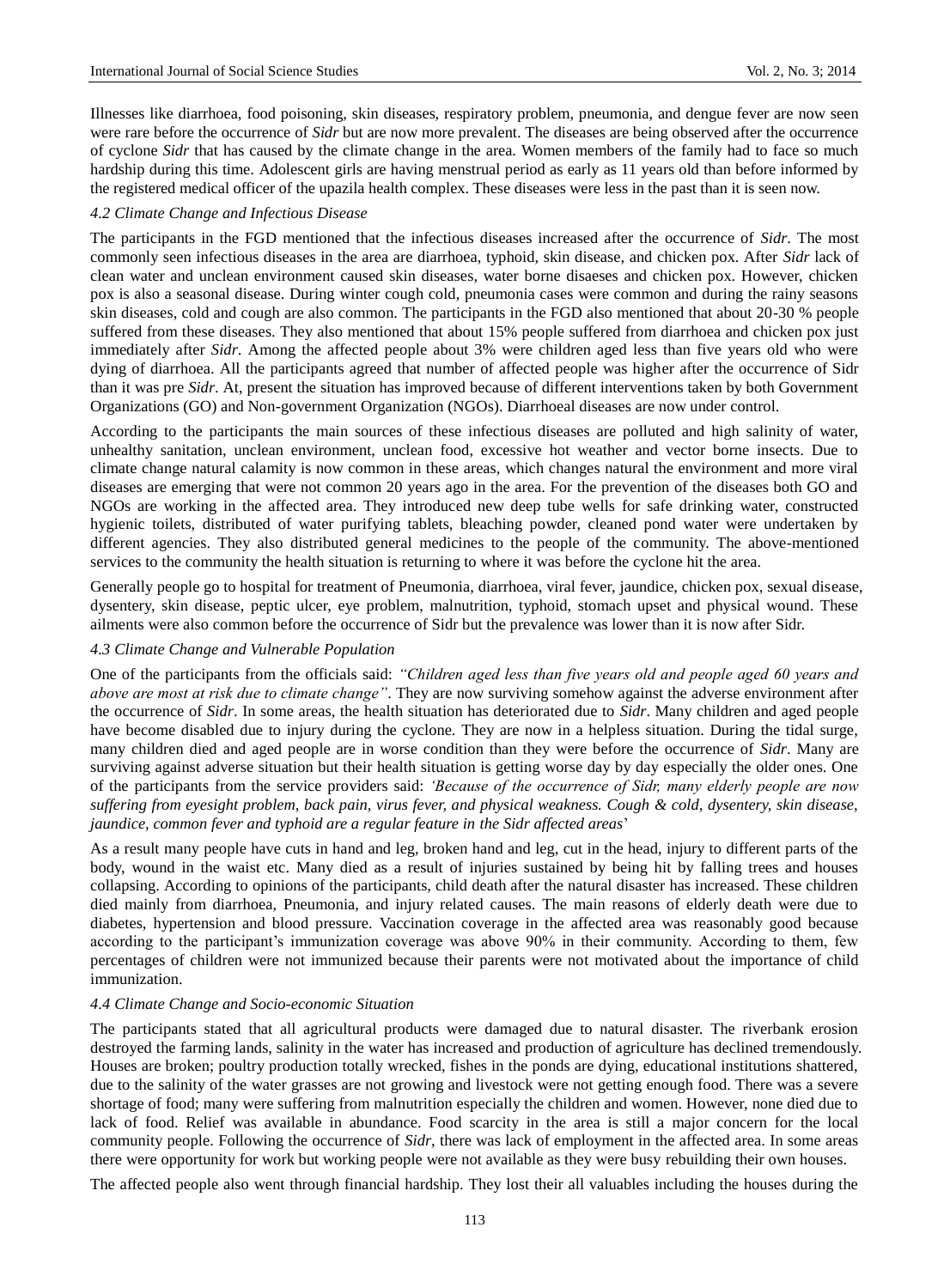disaster and the agricultural land was not suitable for growing crops immediately after *Sidr*. There is not enough employment opportunity in the area and most of the people in the area are farmers and fishermen. They are living in very poor conditions. However, many GO and NGOs are working to bring back normalcy. The economic condition of the affected area was at its worse just after the *Sidr*. The people were having a normal life before the cyclone hit the area. So many villagers went through mental trauma due to poverty after the occurrence of *Sidr*. Many were sick due to poverty because *Sidr* destroyed their house, agriculture production and they lost all kinds of household assets. So many members of the family died from the attack of *Sidr*. From the above findings; it is quite clear that the *Sidr* affected Amtali people of Barguna region went through some serious health problems. Losses of property and close relatives have made them mentally unstable. Lack of food and clean water has increased their sufferings. Many people were injured by the cyclone and the lack of job opportunities in the area has made their life more miserable after *Sidr*. The prevalence of infectious diseases and other diseases have increased dramatically after the climate change. Children and older people are the most affected group in this calamity. Things are improving for the people in Amtali. Various government organizations and non-government organizations are working hand in hand to return the normal life of these people and rates of poor health due to *Sidr* are coming down. Since all these poor health conditions have been observed after *Sidr*, it shows that the natural disaster like cyclone due to changing climate has some impact on the people of Amtali of Barguna.

#### **5. Discussion and Conclusion**

The objective of this research has been to assess the impact of climate change on human health in Bangladesh. A large number of studies suggested that there is an impact of climate change on human health in Bangladesh. Climate change is a new concept in environmental health research. Bangladesh with its populated land close to sea level is at particular risk. The study revealed that affected the population by cyclone *Sidr* have faced many diseases like diarrhoea, typhoid fever, respiratory problem, pneumonia, hepatitis (jaundice), death and injury and mental health problems. The result of this study has shown consistency with the findings of other studies. For example just after the 1991 Bangladesh cyclone, UNICEF Cyclone Evaluation team has reported increase in diarrhoea incidence compared to pre-cyclone rates and almost all death in the affected areas occurred as a result of drowning from the tidal wave that accompanied the cyclone(UNICEF, 1991). Myint et al. (2011) reported diarrhoea, dysentery and acute respiratory infections (ARI) increased just after the Cylone Nargis affected areas in Myanmar.

This study reveals that children and the older people are the most vulnerable group during the time of a natural disaster; the children and older adults are facing more serious health consequences due to climate change. Bhuiyan and Khan (2011) found with available evidence that the climate change is affecting the health of the older populations of Kazakhstan and making them sensitive to climate change.

Some diseases are emerging in the affected community like dengue fever due to climate change in Bangladesh. Similar situation happened post cyclone Nargis period in Myanmar where the dengue incidence slightly raised (Myint et al., 2011). The socio-economic situation of the affected population was in poor state after the cyclone hit the area and due to lack of employment opportunities and infrastructural support these people had to face long term health consequences due to climate change. Waiyaki et al. (2012) found that the residents of Faza Island of Kenya has been struggling with their social and economic lives due to climate change which is effecting their local environment (both land and sea) and as a result they are finding it hard to meet their subsistence needs. Things are improving now as various local government and non-government organizations are working there and people are getting back to their normal life. A majority of the health professionals, service providers and local community of the coastal areas of Bangladesh are aware of the health impacts of climate change but their knowledge regarding health protection measures is limited. Government and other non-government organizations can take measure to control health related problems in the affected area. Coping with climate change related health problems at the rural is important for every individual so actions should be taken on building resilience and strengthening the health systems at all rural level. Various training programme can help the communicate people to get to know more about the climate change and its impact on human health. This research shows that it would be useful to investigate in greater detail with a large sample or from more diverse group about the other factors of climate change that have an impact on health. In addition, climate change is a complex phenomena and its impact on human health is obvious but to explore the relationship require further investigation.

#### **Acknowledgement**

I would like to thank Professor Dr. M. Kabir and Dr. M. Shahjahan for their influential guidance and support for this research project.

#### **References**

Agrawala, S., Ota, T., Ahmed, A. U., Smith, J., & Aalst, M. (2003). *Development and Climate Change in Bangladesh: Focus on the Coastal Flooding and Sundarban.* OECD, Head of the publication service, 75775 Paris, Cedex 16, France.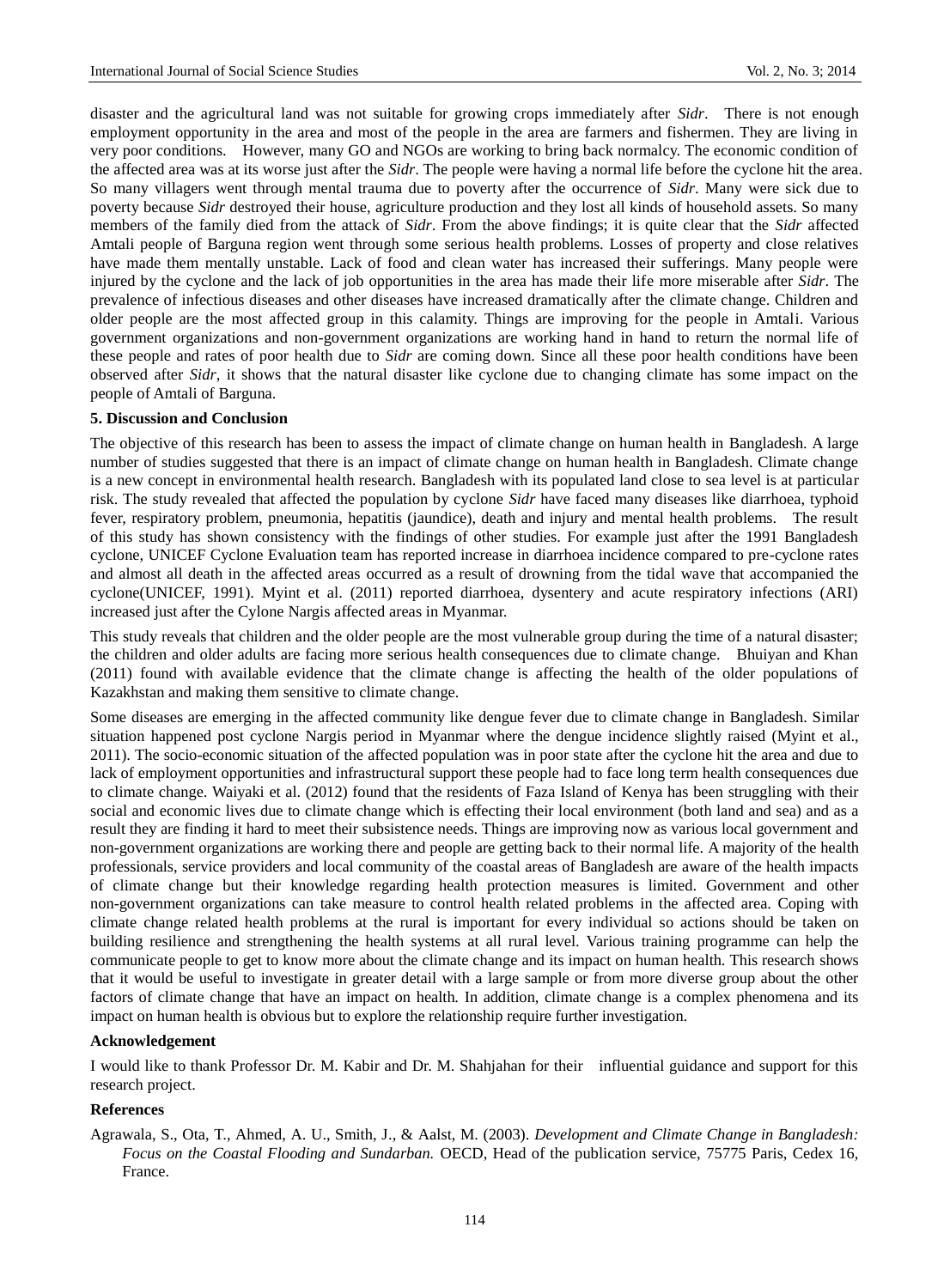- Alam, M, S. (2012). *Tropical Cyclones in Bangladesh.* Edited By Ahmed, R., & Shamsuddin, S.D. in *Climate Change: Issues and Perspective for Bangladesh.* Shahitya Prakash, Dhaka, Bangladesh.
- Bhuiyan, S. H., & Khan, T.A. (2011). *Climate change and its impacts on older adults health in Kazakhstan*. *The Nispacee Journal of Public Administration and Policy, IV; 1,* 97-119.
- Cred-emdat (Centre For research on the epidemiology of disaster emergency events database). (2011): The OFDA/CRED International Disaster Database. Université Catholique de Louvain. Brussels, Belgium. [Online] Available at: [http://www.emdat.be](http://www.emdat.be/) [Accessed date 09/12/2012]
- Davidson, S. (2008). *A Review of the IFRC-led Shelter Coordination Group Bangladesh Cyclone Sidr Response 2007-2008.* [Online]. Available from: http://www.humanitarianreform.org/humanitarianreform/ [Accessed date 13/09/2011].
- Denzin, N. K. (1971): The Logic of Naturalistic Inquiry. *Social Force, 50,* 166-182.
- Doha, D. (2012). *Health must be central to climate action, COP18, December 2012*. [Online]. Available from: [http://dohadeclaration.weebly.com](http://dohadeclaration.weebly.com/) [Accessed date 08/12/2012]
- Emanuel, K. (2005). *Increasing destructiveness of tropical cyclones over the past 30 years.* Nature; 436:686-88.
- German watch. (2012). *Global Climate Risk Index 2013*. Bonn,Germany.
- GoB. (2008). *Cyclone Sidr in Bangladesh: Damage loss and Needs Assessment for Disaster Recovery and Reconstruction*. Dhaka, Bangladesh.
- GoB. (2008). *Super Cyclone Sidr 2007: impacts and strategies for interventions*. Dhaka.
- Haines, A., Kovats R., S., Campbell-Lendrum, D., & Corvalan, C. (2006).*Climate change and human health: impacts , vulnerability and mitigation.* The Lancet Series: 367:2101-09. [Online] Available from http://www.thelancet.com [Accessed date 02/07/2011]. http://dx.doi.org/10.1016/s0140-6736(06)68933-2
- Huffington Post. (2012). *Hurricane Sandy Damage Partly Caused By Climate Change, Scientists Say.* [Online]. Available from: [http://www.huffingtonpost.com/2012/11/06/hurricane-damage-climate-change\\_n\\_2081960.html](http://www.huffingtonpost.com/2012/11/06/hurricane-damage-climate-change_n_2081960.html) [Accessed date 09/12/2012]
- IPCC. (2007). *Climate change 2007: Impacts, adaptation and vulnerability. Contribution of working group II to the Fourth Assessment Report of the Intergovernmental Panel on Climate Change*. M.L. Parry, O.F. Canziani, J.P. Palutikof, P.J. van der Linden, C.E. Hansson (Eds.). Intergovernmental Panel on Climate Change (IPCC), Cambridge University Press, New York.
- Landsea, C. W., Harper, B. A. Hoarau, K., & Knaff, J. A. (2006). *Can We Detect Trends in Extreme Tropical Cyclones?*  Science. 313; 452 – 454. http://dx.doi.org/10.1126/science.1128448
- Lindgren, E., Tälleklint, L., & Polfeldt, T. (2000). Impact of climatic change on the northern attitude limit and population density of the disease transmitting European tick Ixodes ricinus. *Environmental Health Perspectives, 108,* 119-23. http://dx.doi.org/10.1289/ehp.00108119
- Lindeboom, W., Alam, N., Begum, D., & Streatfield, P.K. (2012). The association of metrological factors and mortality in rural Bangladesh, 1983-2009. *Global Health Action, 5*, 61-73. http://dx.doi.org/10.3402/gha.v5i0.19063
- Luterbacher, J., Dietrich, D., Xoplaki, E., Grosjean, M., & Wanner, H. (2004). European seasonal and annual temperature variability, trends and extremes since 1500. *Science, 303,* 1499-1503. http://dx.doi.org/10.1126/science.1093877
- Mail Online. (2010). *Climate change could sparks more volcanoes, earthquakes and tsunamis*. [Online] Available from: [http://www.dailymail.co.uk/sciencetech/article-1267137/Climate-change-spark-volcanoes-earthquakes-tsunamis.ht](http://www.dailymail.co.uk/sciencetech/article-1267137/Climate-change-spark-volcanoes-earthquakes-tsunamis.html) [ml](http://www.dailymail.co.uk/sciencetech/article-1267137/Climate-change-spark-volcanoes-earthquakes-tsunamis.html) [Accessed date 09/12/2012]
- McMichael, A. J (2003). *Climate Change and Human Health.* World Health Organization, 1-306. [Online] Available from http://www.who/climatechange.com [Accessed date 02/07/2011].
- McMichael, A., Neira ,M., Bertollini, R., Campbell-Lendrum, D., & Hales., S. (2009). *Climate change: a time of need and opportunity for the health sector*. The Lancet: 374; 2123-25. [Online] Available from: http://www.thelancet.com. [Accessed date 02/07 /2011]. http://dx.doi.org/10.1016/s0140-6736(09)62031-6
- Ministry of food and disaster management. (2009). *Major natural disaster in Bangladesh* [Online]. Available from: <http://www.dmb.gov.bd/pastdisaster.html> [Accessed date 25/09/2011].
- NIRAPAD. (2007). Cyclone Sidr kills hundreds in Barisal and Khulna Division. [Online]. Available from: [http://www.nirapad.org](http://www.nirapad.org/) [Accessed date 19/12/2012]
- Myint, N, W., Kaewkungwal, J., Singhasivanon, P., Chaisiri, K., Panjapiyakul, P., Siriwan, P, Malik, A, K., Nyein, S. L.,